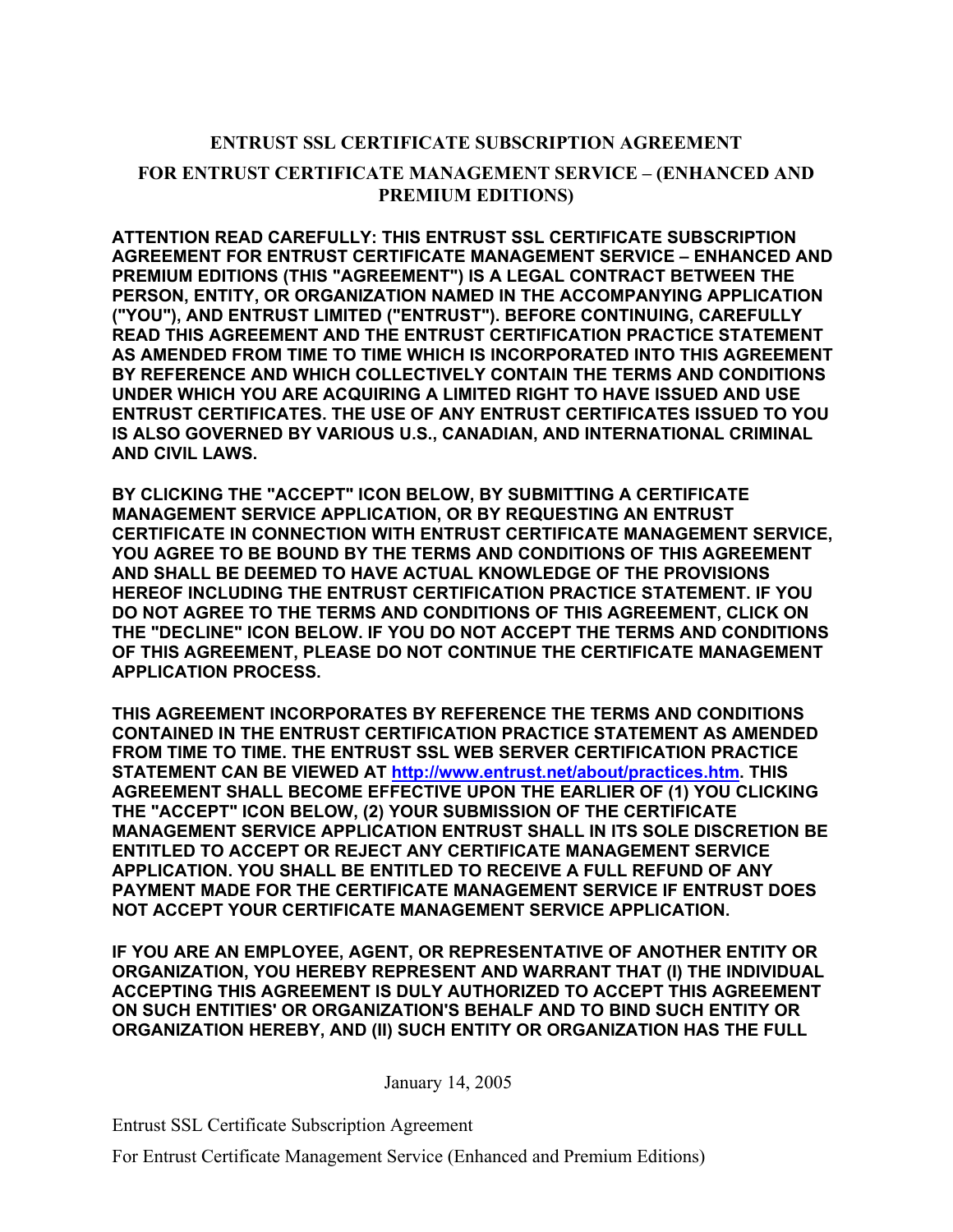## **POWER, CORPORATE OR OTHERWISE, TO ENTER INTO THIS AGREEMENT AND PERFORM ITS OBLIGATIONS HEREUNDER.**

**1. Definitions:** In this Agreement, the following terms shall have the following meanings. Any capitalized terms that are not defined in this section or elsewhere in this Agreement shall have the meaning ascribed to them in the Entrust Certification Practice Statement.

**"Agreement"** means this Certificate Management Service Agreement.

**"Compromise"** means a suspected or actual loss, disclosure, or loss of control over sensitive information or data.

**"Certificate Management Service"** means the benefits and obligations described in this Agreement, except the benefits described in the paragraph entitled "Premium Benefits" which are only available to You if are purchasing the "Premium Edition" of Certificate Management Service.

**"Certificate Management Service Application"** means the form and application information requested by Entrust and submitted by You when applying to participate in the Certificate Management Service or when updating information previously supplied to Entrust in respect to the Certificate Management Service.

**"Entrust Certificate"** means an SSL web server digital certificate issued by an Entrust Certification Authority. "Entrust Certification Authority" means a certification authority operated by or for Entrust.

**"Entrust Certification Practice Statement"** means in the case of SSL web server digital certificates, the Entrust SSL Web Server Certification Practice Statement which may be found in the Repository.

**"Key Pair"** means two mathematically related cryptographic keys, having the properties that (i) one key can be used to digitally sign a message that can only be verified using the other key, and (ii) even knowing one key, it is computationally infeasible to discover the other key.

"**Licensing String**" means a series of computer-generated characters which may be provided by Entrust for the purpose of enabling the Certificate Management Service (Premium Edition only).

"**Order**" means Your purchase order, application, or similar document submitted to Entrust or an affiliate of Entrust, and accepted by Entrust.

**"Private Key"** means the key of a Key Pair used to create a digital signature.

**"Public Key"** means the key of a Key Pair used to verify a digital signature. The Public Key is made freely available to anyone who will receive digitally signed messages from the holder of the Private Key of the Key Pair. The Public Key is usually provided via a digital certificate issued by a certification authority and is often obtained by accessing a repository or database. A Public

## January 14, 2005

Entrust SSL Certificate Subscription Agreement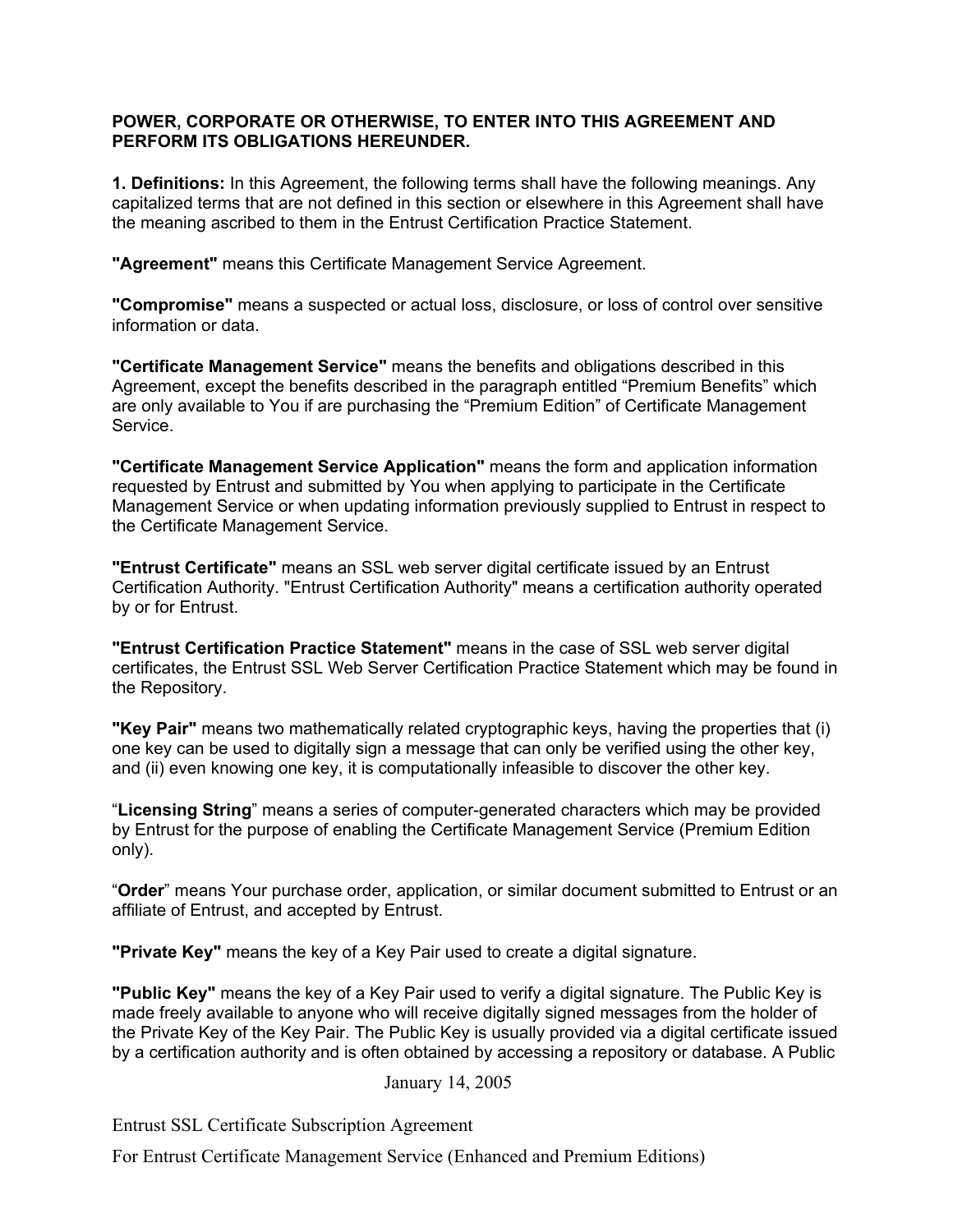Key is used to verify the digital signature of a message sent by the holder of the corresponding Private Key.

**"Repository"** means the information described at http://www.entrust.net/about/practices.htm.

**"Software"** means the Entrust Certificate Manager computer software program in machinereadable object code form (including associated documentation) for use in conjunction with Certificate Management Service.

**"Support"** means Entrust's English language annual support plan which may be purchased by You in respect of the Licensing String and the Software (provided that You are or have been granted the right to use the Software).

**"You or Your"** means both the individual or individuals applying to enter the Certificate Management service and any entity on whose behalf such individual or individuals are acting.

**2. Pre-Qualification of Information and Issuance of Entrust Certificates:** Upon request by You, and to the extent that You have paid for such rights, Entrust or a subcontractor acting on behalf of Entrust will perform limited verification (as described in the Entrust Certification Practice Statement) to pre-qualify information submitted by You for inclusion in Entrust Certificates that You may subsequently request the Entrust Certification Authorities to issue. If information submitted for pre-qualification is verified, You may submit requests for the issuance of Entrust Certificates containing such pre-qualified information as further described below. You shall not sublicense Your right to submit requests for the issuance of Entrust Certificates containing such pre-qualified information. Upon receipt of a request from You for the issuance of an Entrust Certificate which is to contain pre-qualified information, Entrust shall, to the extent that You have paid for such rights, issue an Entrust Certificate containing such pre-qualified information. Entrust shall be under no obligation to issue any Entrust Certificates containing prequalified information if such pre-qualified information is subsequently found to have changed or to be in any way inaccurate, incorrect, or misleading. By submitting a request for an Entrust Certificate, You are representing and warranting that the pre-qualified information has not changed and is in no way inaccurate, incorrect, or misleading. If Entrust issues an Entrust Certificate to You, Entrust shall make such Entrust Certificate available for retrieval by You. Entrust shall be entitled to revoke an Entrust Certificate issued to You if (i) the pre-qualified information submitted by You is subsequently found to have changed or to be inaccurate, incorrect, or misleading, (ii) if revocation is requested by You, (iii) upon expiry or termination of this Agreement, or (iv) for any other reason identified for revocation in the Entrust Certification Practice Statement.

 January 14, 2005 **3. Obligations:** You shall: (i) provide, in any communications with Entrust, correct information without any misrepresentations or omissions, (ii) generate a new, secure, and cryptographically sound Key Pair to be used in association with each Entrust Certificate to be issued to You, (iii) refrain from modifying the contents of any Entrust Certificates, (iv) use Entrust Certificates exclusively for legal and authorized purposes in accordance with the terms and conditions of the Entrust Certification Practice Statement and applicable laws, (v) protect the Private Keys corresponding to the Public Keys in any Entrust Certificate issued to You, (vi) notify Entrust immediately of any change to any information included in any Entrust Certificate issued to You or any Certificate management service application submitted by You or any change in any

Entrust SSL Certificate Subscription Agreement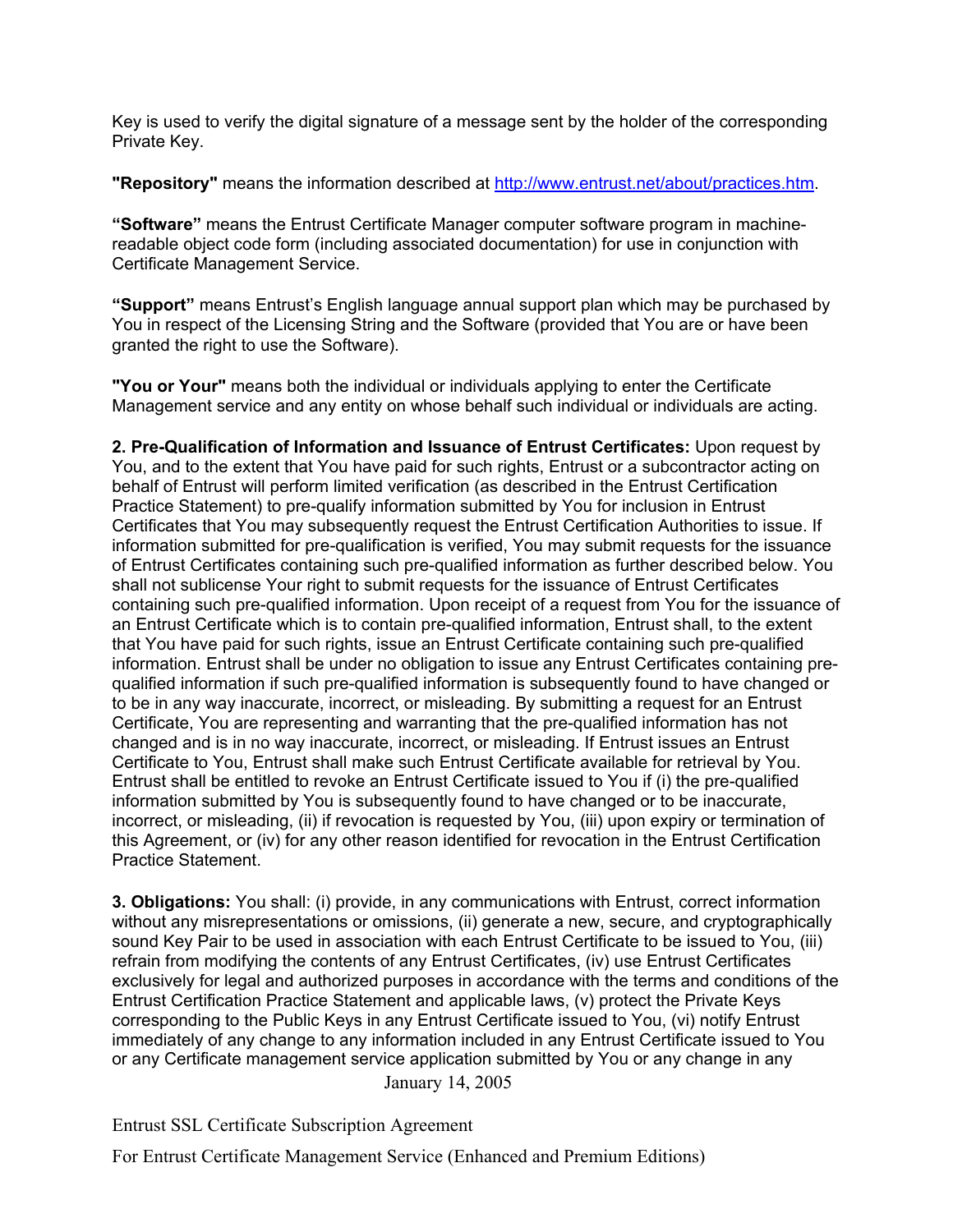circumstances that would make the information in any such Entrust Certificate or Certificate management service application inaccurate, incorrect, or misleading, (vii) notify Entrust immediately of any changes to pre-qualified information, or any changes in any circumstances that would make any pre-qualified information inaccurate, incorrect, or misleading, (viii) notify Entrust immediately of any Compromise or suspected Compromise of the Private Key corresponding to the Public Key in any Entrust Certificate issued to You, and (ix) stop using all Entrust Certificates upon the termination or expiry of this Agreement. You acknowledge that the use of Entrust Certificates and any subsequent services procured from Entrust by You in connection with Certificate Management Service, including without limitation any additional services procured through the software interface made available to You as part of Certificate Management Service, is subject to the terms and conditions of this Agreement and the Entrust Certification Practice Statement and You shall only use an Entrust Certificate issued to You as permitted by this Agreement and the Entrust Certification Practice Statement. You acknowledge that if You have purchased Support, such Support will be provided during the term pursuant to the terms of Entrust's then current Silver support plan which is available to You upon request. You acknowledge that You have the necessary information to make an informed decision about whether and the extent to which to use digital certificate technology and in particular Entrust Certificates. You acknowledge that You have read the Entrust Certification Practice Statement and the disclaimers of representations, warranties, and conditions, and limitations of liabilities and remedies therein and that You are making Your own judgment about whether it is reasonable under the circumstances to use Entrust Certificates.

**4. Fees:** You shall pay all applicable fees for the rights granted hereunder to have Entrust Certificates issued to You, including any licensing fees for use of the Software, any Licensing Strings, and Support (if you have purchased such Support). The fees for the rights and services provided under the Certificate Management Service are available from Entrust and are subject to change upon notice to you. All amounts due under this Agreement must be paid to Entrust Limited or its invoicing affiliate Entrust, Inc., if applicable. If You do not pay the applicable fees, You will not be entitled to use any services, Software, the Licensing Strings or any Entrust Certificates issued to You, and Entrust may refused to process any subsequent requests submitted by You for additional Entrust Certificates, Software, Licensing Strings or additional services, and/or Entrust may also revoke all Entrust Certificates issued to You and terminate Your access to Certificate Management Service and related services, in addition to any other remedies that may be available at law. You agree that You shall not use Entrust Certificates in a manner that exceeds the maximum server quantity per certificate permitted by Entrust for the fees that You have paid to Entrust. If no maximum server quantity is specified by Entrust in the associated documentation, this quantity shall be deemed to be one.

**5. DISCLAIMER OF WARRANTIES: EXCEPT FOR THE EXPLICIT REPRESENTATIONS, WARRANTIES, AND CONDITIONS PROVIDED IN THIS AGREEMENT AND THE ENTRUST CERTIFICATION PRACTICE STATEMENT, ENTRUST CERTIFICATES, SOFTWARE AND ANY SERVICES PROVIDED IN RESPECT TO ENTRUST CERTIFICATES ARE PROVIDED "AS IS", AND NEITHER ENTRUST NOR ANY INDEPENDENT THIRD-PARTY REGISTRATION AUTHORITIES OPERATING UNDER THE ENTRUST CERTIFICATION AUTHORITIES, NOR ANY RESELLERS, CO-MARKETERS, OR ANY SUBCONTRACTORS, DISTRIBUTORS, AGENTS, SUPPLIERS, EMPLOYEES, OR DIRECTORS OF ANY OF THE FOREGOING MAKE ANY REPRESENTATIONS OR GIVE ANY WARRANTIES OR CONDITIONS, WHETHER EXPRESS, IMPLIED, STATUTORY, BY USAGE OF TRADE, OR** 

January 14, 2005

Entrust SSL Certificate Subscription Agreement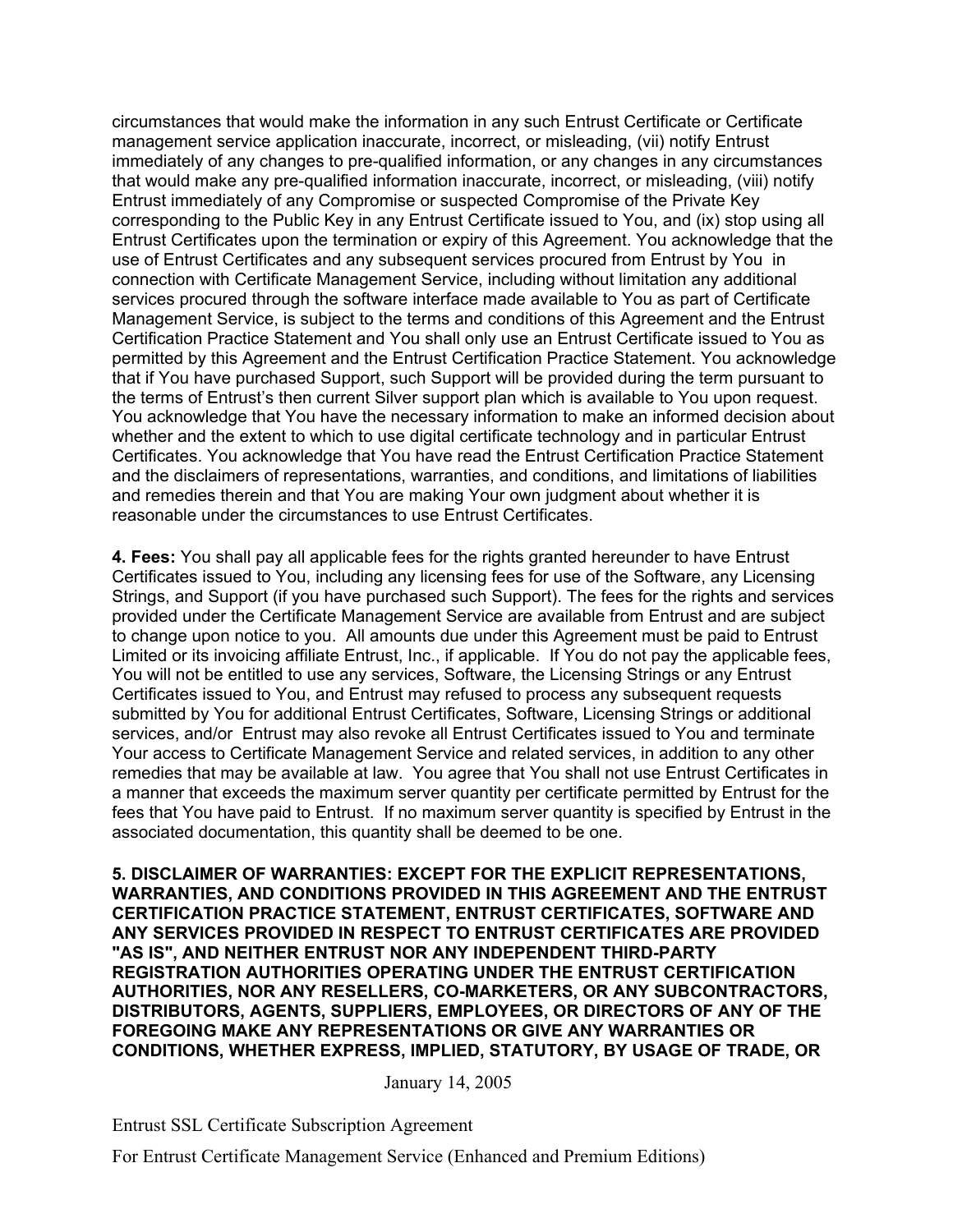**OTHERWISE, AND ENTRUST, ALL INDEPENDENT THIRD-PARTY REGISTRATION AUTHORITIES OPERATING UNDER THE ENTRUST CERTIFICATION AUTHORITIES, ALL RESELLERS OR CO-MARKETERS, AND ANY SUBCONTRACTORS, DISTRIBUTORS, AGENTS, SUPPLIERS, EMPLOYEES, OR DIRECTORS OF ANY OF THE FOREGOING SPECIFICALLY DISCLAIM ANY AND ALL REPRESENTATIONS, WARRANTIES, AND CONDITIONS OF MERCHANTABILITY, NON-INFRINGEMENT, TITLE, SATISFACTORY QUALITY, OR FITNESS FOR A PARTICULAR PURPOSE. EXCEPT FOR THE EXPLICIT REPRESENTATIONS, WARRANTIES, AND CONDITIONS CONTAINED IN THIS AGREEMENT AND IN THE ENTRUST CERTIFICATION PRACTICE STATEMENT, THE ENTIRE RISK OF THE USE OF ANY ENTRUST CERTIFICATES, SOFTWARE OR ANY SERVICES PROVIDED IN RESPECT TO ENTRUST CERTIFICATES OR THE VALIDATION OF DIGITAL SIGNATURES SHALL BE BORNE SOLELY BY YOU.** 

**6. LIMITATION OF LIABILITY: IN NO EVENT SHALL THE TOTAL CUMULATIVE LIABILITY OF ENTRUST, ANY INDEPENDENT THIRD-PARTY REGISTRATION AUTHORITIES OPERATING UNDER THE ENTRUST CERTIFICATION AUTHORITIES, ANY RESELLERS, OR CO-MARKETERS, OR ANY SUBCONTRACTORS, DISTRIBUTORS, AGENTS, SUPPLIERS, EMPLOYEES, OR DIRECTORS OF ANY OF THE FOREGOING TO YOU ARISING OUT OF OR RELATING TO ANY ENTRUST CERTIFICATE, SOFTWARE OR ANY SERVICES PROVIDED IN RESPECT TO ENTRUST CERTIFICATES, INCLUDING ANY USE OR RELIANCE ON ANY ENTRUST CERTIFICATE, EXCEED ONE THOUSAND UNITED STATES DOLLARS (\$1000.00 U.S.) ("CUMULATIVE DAMAGE CAP"). THIS LIMITATION SHALL APPLY ON A PER ENTRUST CERTIFICATE BASIS REGARDLESS OF THE NUMBER OF TRANSACTIONS OR CAUSES OF ACTION ARISING OUT OF OR RELATED TO SUCH ENTRUST CERTIFICATE, SOFTWARE OR ANY SERVICES PROVIDED IN RESPECT TO SUCH ENTRUST CERTIFICATE. THE FOREGOING LIMITATIONS SHALL APPLY TO ANY LIABILITY WHETHER BASED IN CONTRACT (INCLUDING FUNDAMENTAL BREACH), TORT (INCLUDING NEGLIGENCE), LEGISLATION OR ANY OTHER THEORY OF LIABILITY, INCLUDING ANY DIRECT, INDIRECT, SPECIAL, STATUTORY, PUNITIVE, EXEMPLARY, CONSEQUENTIAL, RELIANCE, OR INCIDENTAL DAMAGES.** 

**IF ANY LIABILITY ARISING OUT OF OR RELATING TO AN ENTRUST CERTIFICATE, SOFTWARE, OR ANY SERVICES PROVIDED IN RESPECT TO AN ENTRUST CERTIFICATE EXCEEDS THE CUMULATIVE DAMAGE CAP SET FORTH IN THIS SECTION ABOVE, THE AMOUNTS AVAILABLE UNDER THE CUMULATIVE DAMAGE CAP SHALL BE APPORTIONED FIRST TO THE EARLIEST CLAIMS TO ACHIEVE FINAL DISPUTE RESOLUTION UNLESS OTHERWISE ORDERED BY A COURT OF COMPETENT JURISDICTION. IN NO EVENT SHALL ENTRUST OR ANY INDEPENDENT THIRD-PARTY REGISTRATION AUTHORITIES OPERATING UNDER THE ENTRUST CERTIFICATION AUTHORITIES, OR ANY RESELLERS, CO-MARKETERS, OR ANY SUBCONTRACTORS, DISTRIBUTORS, AGENTS, SUPPLIERS, EMPLOYEES, OR DIRECTORS OF ANY OF THE FOREGOING BE OBLIGATED TO PAY MORE THAN THE CUMULATIVE DAMAGE CAP FOR ANY ENTRUST CERTIFICATE, SOFTWARE OR ANY SERVICES PROVIDED IN RESEPCT TO AN ENTRUST CERTIFICATE REGARDLESS OF APPORTIONMENT AMONG CLAIMANTS.** 

January 14, 2005

Entrust SSL Certificate Subscription Agreement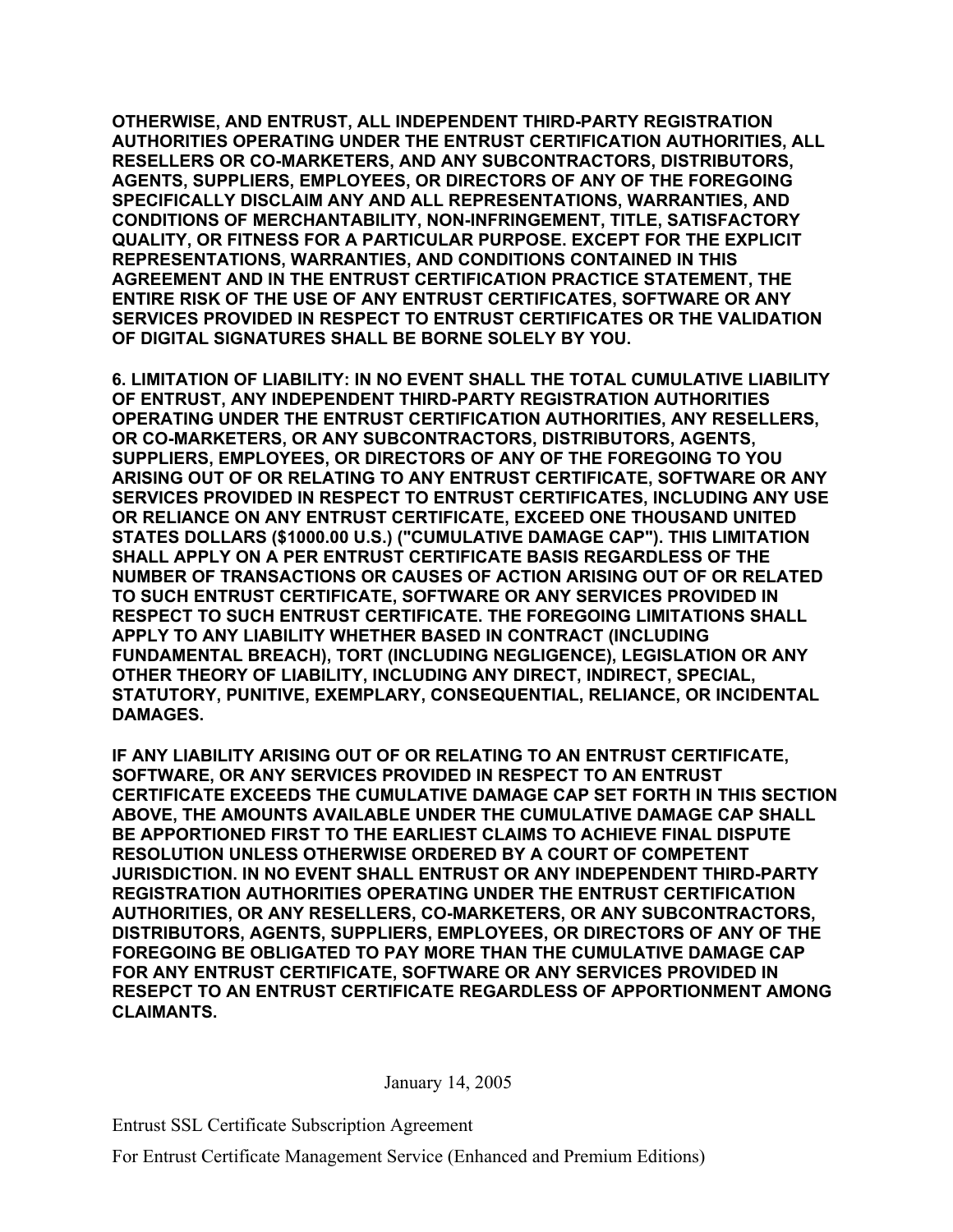**IN NO EVENT SHALL ENTRUST OR ANY INDEPENDENT THIRD-PARTY REGISTRATION AUTHORITIES OPERATING UNDER THE ENTRUST CERTIFICATION AUTHORITIES, OR ANY RESELLERS, CO-MARKETERS, OR ANY SUBCONTRACTORS, DISTRIBUTORS, AGENTS, SUPPLIERS, EMPLOYEES, OR DIRECTORS OF ANY OF THE FOREGOING BE LIABLE FOR ANY INCIDENTAL, SPECIAL, STATUTORY, PUNITIVE, EXEMPLARY, INDIRECT, RELIANCE, OR CONSEQUENTIAL DAMAGES (INCLUDING, WITHOUT LIMITATION, DAMAGES FOR LOSS OF BUSINESS, LOSS OF BUSINESS OPPORTUNITIES, LOSS OF GOODWILL, LOSS OF PROFITS, BUSINESS INTERRUPTION, LOSS OF DATA, LOST SAVINGS OR OTHER SIMILAR PECUNIARY LOSS) WHETHER ARISING FROM CONTRACT (INCLUDING FUNDAMENTAL BREACH), TORT (INCLUDING NEGLIGENCE), LEGISLATION OR ANY OTHER THEORY OF LIABILITY.** 

**THE FOREGOING LIMITATIONS SHALL APPLY NOTWITHSTANDING THE FAILURE OF ESSENTIAL PURPOSE OF ANY LIMITED REMEDY STATED HEREIN AND EVEN IF ENTRUST OR ANY INDEPENDENT THIRD-PARTY REGISTRATION AUTHORITY OPERATING UNDER AN ENTRUST CERTIFICATION AUTHORITY, OR ANY RESELLERS, CO-MARKETERS, OR ANY SUBCONTRACTORS, DISTRIBUTORS, AGENTS, SUPPLIERS, EMPLOYEES, OR DIRECTORS OF ANY OF THE FOREGOING HAVE BEEN ADVISED OF THE POSSIBILITY OF THOSE DAMAGES. SOME JURISDICTIONS DO NOT ALLOW THE EXCLUSION OR LIMITATION OF LIABILITY FOR CONSEQUENTIAL OR INCIDENTAL DAMAGES, SO THESE LIMITATIONS SET FORTH ABOVE MAY NOT APPLY TO YOU. THE DISCLAIMERS OF REPRESENTATIONS, WARRANTIES, AND CONDITIONS AND THE LIMITATIONS ON LIABILITIES AND REMEDIES IN THIS AGREEMENT AND IN THE ENTRUST CERTIFICATION PRACTICE STATEMENT CONSTITUTE AN ESSENTIAL PART OF THIS AGREEMENT, THE ENTRUST CERTIFICATION PRACTICE STATEMENT, ANY OTHER SUBSCRIPTION AGREEMENTS, AND ANY RELYING PARTY AGREEMENTS. YOU ACKNOWLEDGE THAT BUT FOR THESE DISCLAIMERS OF REPRESENTATIONS, WARRANTIES, AND CONDITIONS AND LIMITATIONS ON LIABILITIES AND REMEDIES, ENTRUST WOULD NOT ISSUE ENTRUST CERTIFICATES TO SUBSCRIBERS AND NEITHER ENTRUST NOR ANY ANY INDEPENDENT THIRD-PARTY REGISTRATION AUTHORITIES OPERATING UNDER AN ENTRUST CERTIFICATION AUTHORITY, NOR ANY RESELLERS, CO-MARKETERS, OR ANY SUBCONTRACTORS, DISTRIBUTORS, AGENTS, SUPPLIERS, EMPLOYEES, OR DIRECTORS OF ANY OF THE FOREGOING WOULD PROVIDE SERVICES IN RESPECT TO ENTRUST CERTIFICATES AND THAT THESE PROVISIONS PROVIDE FOR A REASONABLE ALLOCATION OF RISK.**

**7. Term:** Depending on the type of Entrust Certificate Management Service offering purchased and paid for by You, the term of this Agreement is either one or two years from the date that Your Certificate Management Service application is accepted ("**Initial Term**"). You will be able to pre-qualify information and request the issuance of Entrust Certificates pursuant to the Certificate Management Service during such Initial Term. This Agreement shall automatically renew for additional one or two year periods of time upon payment by You of the annual or biannual (in the case of a two year service period) renewal fees specified by Entrust; provided, however, if Entrust does not accept your Order or payment then this Agreement will not renew. Any terms on an Order that is accepted by Entrust shall have no force and effect except for the identification and quantity of the particular Entrust Certificate Management Service intended to be acquired by You. Your ability to have Entrust Certificates issued pursuant to the Certificate Management Service shall be subject to Your payment of the applicable fees, verification of any

January 14, 2005

Entrust SSL Certificate Subscription Agreement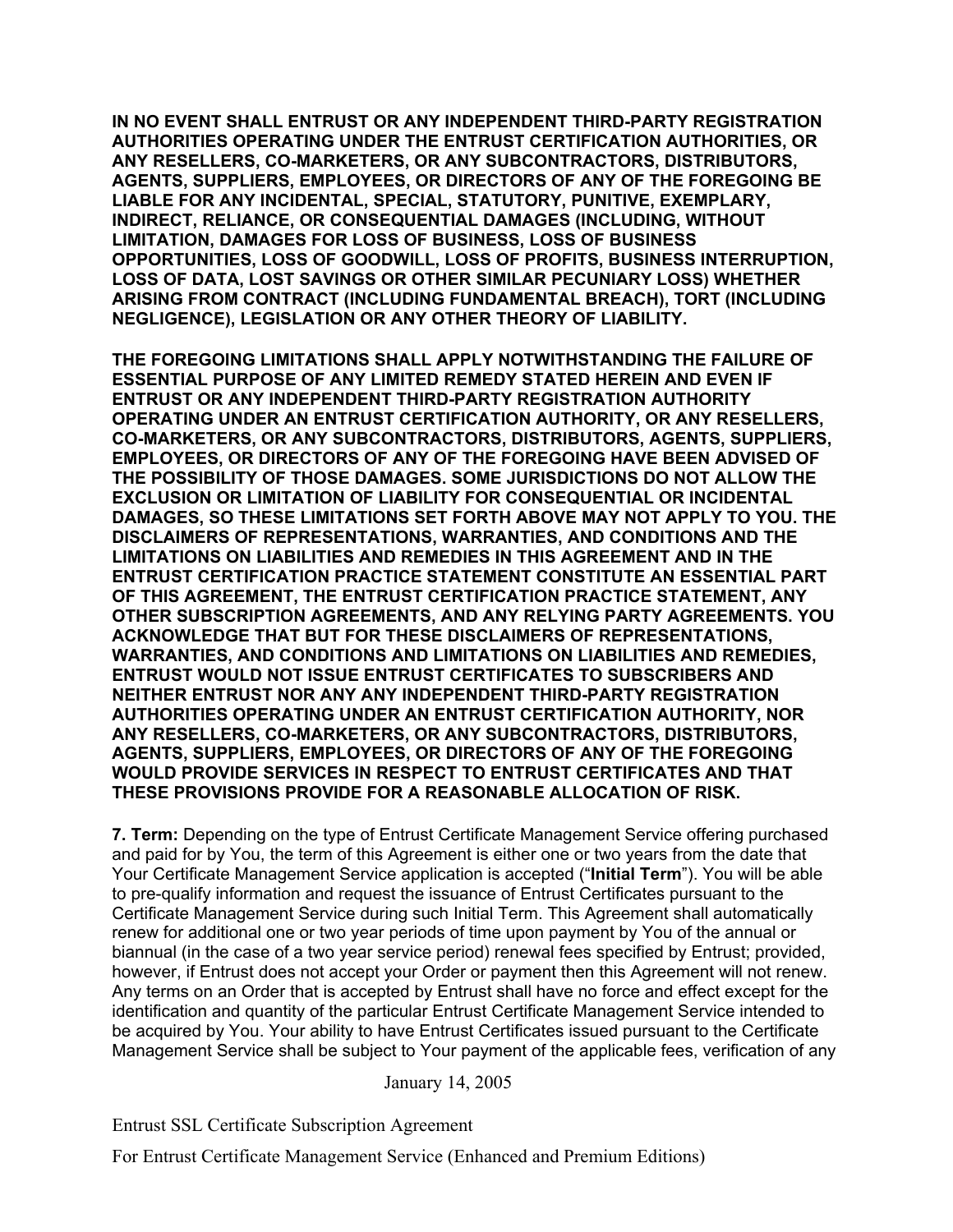information submitted by You for pre-qualification, and Your compliance with all other requirements of this Agreement. Your right to use such Entrust Certificates and Your rights under this Agreement shall terminate if You fail to comply with any of the material terms or conditions of this Agreement or the Entrust Certification Practice Statement. You must upon revocation or expiration of this Agreement or Your Entrust Certificate(s) cease all use of such expired or revoked Entrust Certificate(s) and remove such Entrust Certificate(s) from the devices and/or software in which they have been installed. If this Agreement is terminated because of breach by You, You shall cease use of any Entrust Certificate(s) issued to You under this Agreement and remove such Entrust Certificates from the devices and/or software in which they have been installed. The provisions of this Agreement entitled Disclaimer of Warranties, Limitation of Liability, Term, Severability, Premium Benefits and those provisions of the Entrust Certification Practice Statement that are designated as surviving expiration or termination shall continue in force even after any expiration or termination of this Agreement.

**8. Severability:** Whenever possible, each provision of this Agreement, the Entrust Certification Practice Statement, any other Subscription Agreements, and any Relying Party Agreements shall be interpreted in such manner as to be effective and valid under applicable law. If the application of any provision of this Agreement, the Entrust Certification Practice Statement, or any Relying Party Agreement or any portion thereof to any particular facts or circumstances shall be held to be invalid or unenforceable by an arbitrator or court of competent jurisdiction, then (i) the validity and enforceability of such provision as applied to any other particular facts or circumstances and the validity of other provisions of this Agreement, the Entrust Certification Practice Statement, or any Relying Party Agreements shall not in any way be affected or impaired thereby, and (ii) such provision shall be enforced to the maximum extent possible so as to effect its intent and it shall be reformed without further action to the extent necessary to make such provision valid and enforceable.

**FOR GREATER CERTAINTY, IT IS EXPRESSLY UNDERSTOOD AND AGREED THAT EVERY PROVISION OF THIS AGREEMENT, THE ENTRUST CERTIFICATION PRACTICE STATEMENT, ANY OTHER SUBSCRIPTION AGREEMENTS OR ANY RELYING PARTY AGREEMENTS THAT DEALS WITH (I) LIMITATION OF LIABILITIES, REMEDIES, OR DAMAGES, (II) DISCLAIMERS OF REPRESENTATIONS, WARRANTIES, CONDITIONS, LIABILITIES, OR REMEDIES, OR (III) INDEMNIFICATION, IS EXPRESSLY INTENDED TO BE SEVERABLE FROM ANY OTHER PROVISIONS OF THIS AGREEMENT, THE ENTRUST CERTIFICATION PRACTICE STATEMENT, ANY OTHER SUBSCRIPTION AGREEMENTS, OR ANY RELYING PARTY AGREEMENTS AND SHALL BE SO INTERPRETED AND ENFORCED.**

**9. Third Party Databases and D-U-N-S® Number.** In performing limited verification Entrust (or a subcontractor acting on behalf of Entrust (a "**Subcontractor**")) may determine whether the organizational identity, address, and domain name provided with Your Entrust Certificate Application are consistent with information contained in third-party databases (the "**Databases**"), which may include the Dun & Bradstreet Inc. ("D&B") database. Entrust or a Subcontractor may perform an investigation which may attempt to confirm Your business name, street address, mailing address, telephone number, line of business, year started, number of employees, CEO, telephone number and Your business existence. You may be assigned a D-U-N-S® Number if Entrust or its Subcontractor is able to procure independent confirmation that Your business exists at the address included in Your Entrust Certificate Application. You

January 14, 2005

Entrust SSL Certificate Subscription Agreement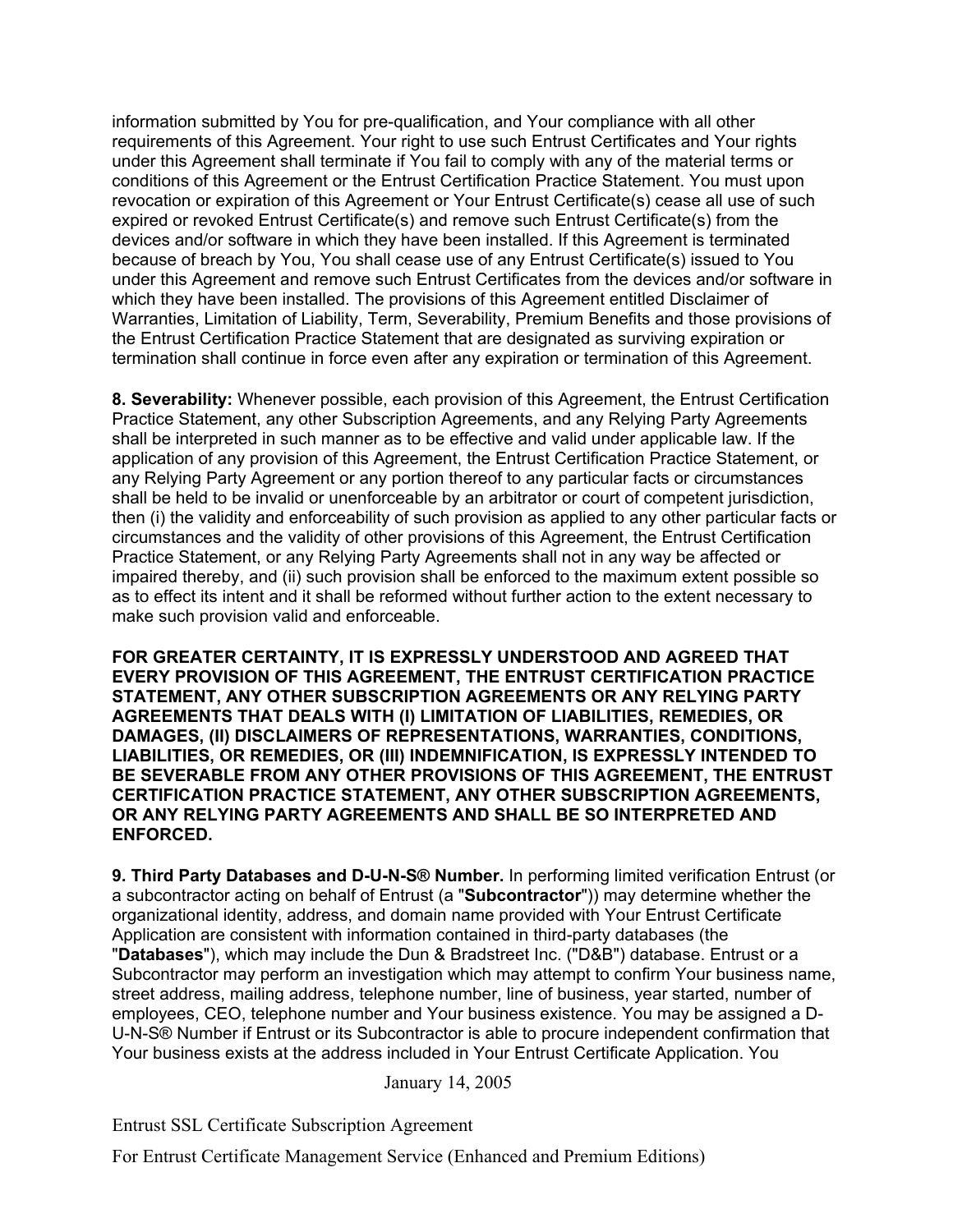acknowledge that some of the information submitted to obtain an Entrust Certificate and/or a D-U-N-S® Number may become included in the Databases. This information will only include: business name, street address, mailing address, telephone number (outside source), line of business, year started, number of employees, CEO, telephone number and You business existence. You acknowledge that the foregoing information as contained in the Databases may be licensed by Entrust or its Subcontractor to third parties who may offer You business products and services.

**10. Use of the Entrust Secured Site-Seal**. Subject to the terms and conditions of this Agreement, You may use Your Entrust Certificate(s) with the Entrust Secured Site-Seal; provided, however that **BY CLICKING THE "ACCEPT" ICON BELOW AND BY USING THE ENTRUST SECURED SITE-SEAL, YOU AGREE TO BE BOUND BY THE TERMS AND CONDITIONS OF THE ENTRUST SECURED SITE-SEAL LICENSE AGREEMENT SET FORTH AT HTTP://WWW.ENTRUST.NET/ABOUT/PRACTICES.HTM.** 

**11. Audit Right.** You shall keep reasonable records relating to (i) the number of copies of Entrust Certificates deployed by You; and (ii) the number of servers which make use of such Entrust Certificates. A chartered or certified public accountant selected by Entrust may, upon reasonable notice and during normal business hours, but no more often than once a year, inspect Your records to ensure that You are complying with Your payment obligations hereunder. This provision shall survive the term of the service for one year. All payment obligations shall survive.

**12. Entire Agreement.** This Agreement (including the Entrust SSL web server certification practice statement incorporated by reference herein) shall constitute the entire agreement between the parties hereto in respect of the subject matter of this Agreement and all previous correspondence, understandings, proposals and other communications shall be completely superseded by the terms hereof.

**13. Premium Benefits:** Provided that You have purchased the "Premium Edition" of Certificate Management Service (as evidenced in the Order), the following provisions of this Agreement shall also apply to You:

(a) Subject to this Agreement, Entrust grants to You a perpetual (unless otherwise terminated in accordance with this Section), non-exclusive, non-transferable, internal license to install and use the Software; provided, however that: (i) Your use of the Software shall be limited to the number of copies for which licenses have been purchased by You as set forth in the applicable Order(s) (if no quantity is indicated, then the quantity shall be deemed to be one (1)), (ii) You will only use the Software in accordance with the documentation included with, or embedded in the Software for the sole purpose of accessing and using Certificate Administrator Service.

 January 14, 2005 (b) You shall only use the Licensing String in conjunction with the copy of Software for which it was delivered, and You may not copy or alter a Licensing String. You do not acquire any rights, express or implied, in the Software, other than those rights specified in this Agreement. You may make an additional copy of each item of Software, but only for archival purposes. You shall not host, time-share, rent, lease, sell, license, sublicense, assign, distribute or otherwise transfer the Software, except as provided in this Agreement. You shall not use, and have no right to use, the Software as a service bureau or as any other service for or on behalf of any

Entrust SSL Certificate Subscription Agreement